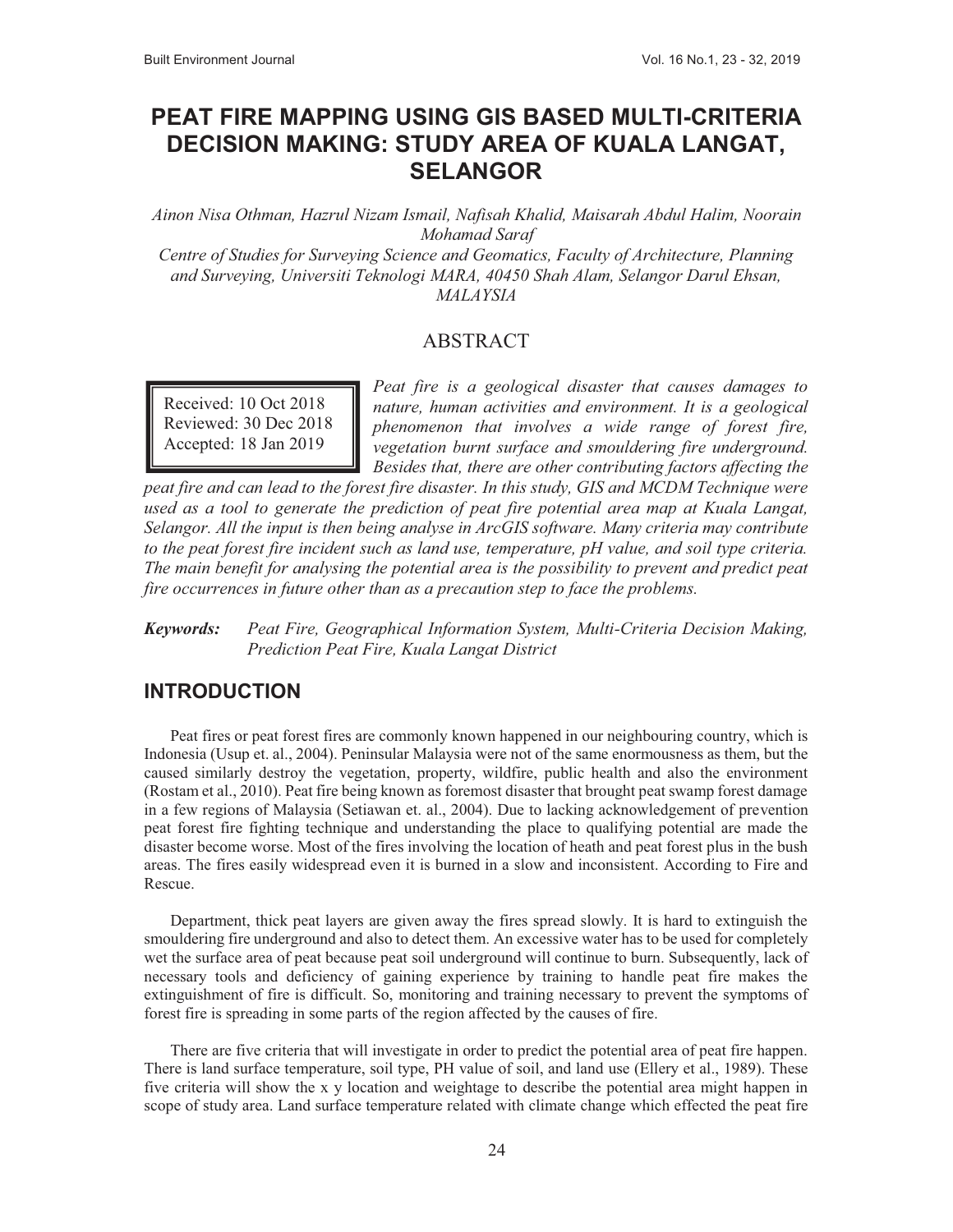burst by itself (Fanin et. al., 2016). When land surface temperature becoming too hot at noon, the fire easily smouldering below on the ground and spread faster in surrounding of peat land. Using soil type as reference, the compound of the soil is one of the causes that ignition of fire from moderate to strongly flames (Cervarich et al., 2016). Soil type environment responsible to ignite the fire with a small spark from any fuel around. Properties of soil can be used to find the peat area. There are a lot of soil type in area of Kuala Langat. For precisely identified the location of peat soils may be easy and clearly recognize (Rostam et al., 2010). According to Department of Agriculture (DOA), PH value of soils are important to knowing the acidity of the soils. Peat soils contains the highest acidity compare to the other type of soils and large amount of acid in soils may easily get burn by any fire sparks. By investigate the highest PH value of soils, the peat soil may be recognized and can be located to a potential area of peat fires (Cervarich et al., 2016). All of the criteria cannot support the fire burn without any human activities (Marle et al., 2017). Land use data is very useful to know the surrounding of potential area involved the human activities such as residential and factory operation (Noojipady et al., 2017).

Multi-Criteria Decision Making (MCDM) is one of the techniques collection that can be defined for analysing depending on the spatial arrangement of the events by Geographic events results (Mäkelä, 2007). Weightage will be conduct with calculation due to the criteria chosen. The criteria used in this study is depending on the suitability of the data. Overlaying the data or maps by using these technique is really helpful and easy to understand to implement of the method. There are three methods under this technique which are rating method, ranking method and pairwise comparison method.

## **METHODOLOGY**

This research to verify the peat fire potential area using Geographical Information System (GIS) and remote sensing technique. The peat fire potential area map derive from this project then may be used as a guide to monitor peat forest fire occurrences in the location specified thus preventing or lessen the peat forest fire activities in the area. The methods are explained from phase 1, phase 2, phase 3 and phase 4. It includes the data acquisition, data processing, the planning process and lastly the details of methodology used to generate the peat fire potential area map. The procedures including with the first steps which is preliminary studies. Second with the data collection. Third will be the processing of the data and lastly, the analysis. Peat fire potential area map will be produced it the final output after proceeding the methodology.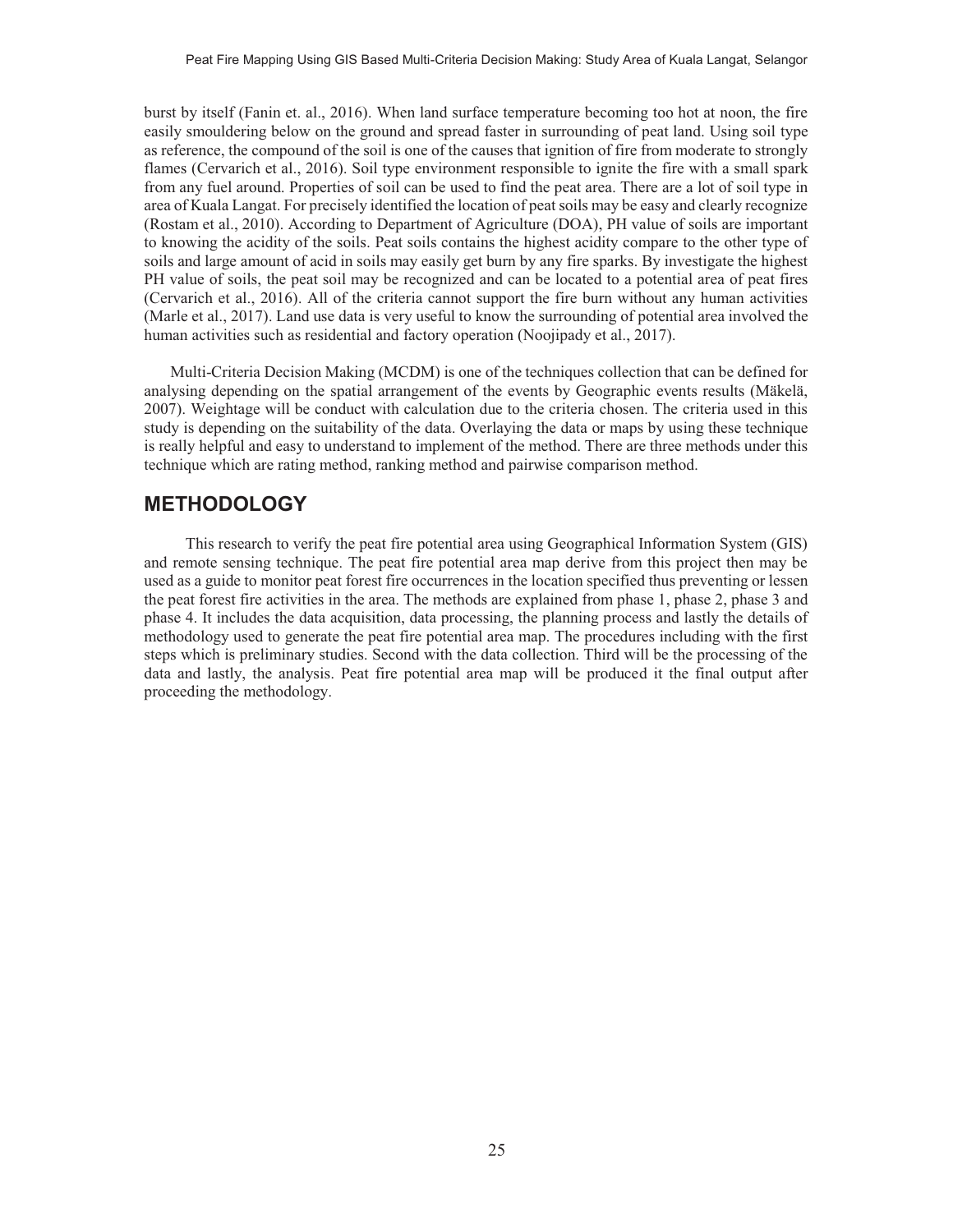

Figure 1: Research Methodology

## **Site Study**

Kuala Langat is one of the nine district formally located in the State of Selangor Darul Ehsan within the quadrant of the latitude 2.8038° N and the longitude 101.4951° E. The Kuala Langat District surrounded with 857.65 km² (equivalent to 84,775 hectare). However, the Administration of Local Authorities, Majlis Daerah Kuala Langat governing the area within 62.294 km² meanwhile the administer outskirts measured to 10 km².

## **Data Collection**

Data collection was retrieved from the associated organization that related with this topic. In order to get the correct data, some of that forced to gain from private organization and needed generally permission to obtain. The limitation cannot be prevented due to how many the data were gave by the organization.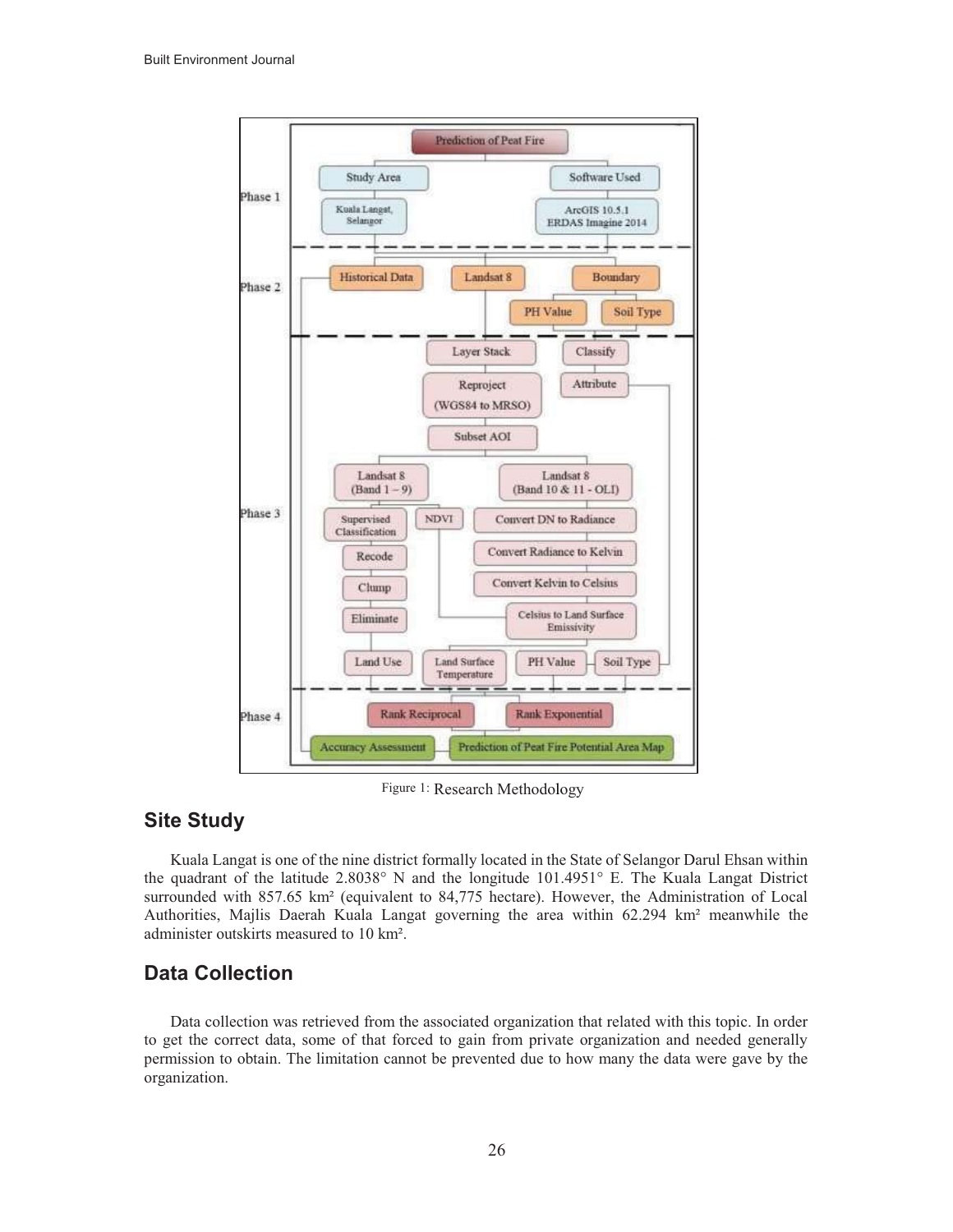The previous research has stated about the criteria. Criteria of this project really important to show the category of risk in the location placed. A lot of criteria peat fire occurrence. But, based on the case study area, the scope has been small to test the suitability of the study area materials. A few data will be used in this project such as Satellite Image Landsat 8 and boundary. From this data, it will extract into four criteria which are land use, land surface temperature, PH value and soil type. The data gaining from related organization and open source.

Peat fire historical data have to be taken due to identified the previous location which occur the peat fire ago. One of the previous study reference is peat swamp forest fire that ever happened in Raja Musa. The historical data is important to show the accuracy assessment after all the criteria produce a map. This data will show as a point and it will locate the previous peat fire occur on the scope area. Historical data gained from a few agencies such as Fire and Rescue Department of Selangor and Selangor State Disaster Management Unit.



Figure 2: Criteria of Peat Fire Mapping

### **Data Processing**

GIS is frequently used in the previous studies of peat fire. ArcGIS 10.5.1 software will be help to process the data to produce map. The process including overlay, editing tools in layout map classification on each criteria and produce the prediction of peat fire potential area map by using Rank Reciprocal and Rank Exponential Technique for the weightage of each criterion.

The data were processed by using two processing software which is ERDAS Imagine 2014 and ArcGIS 10.5.1. ERDAS Imagine 2014 was used in digital image processing stage where the Landsat imagery is processed to produce land use type for the research.

Land use information is an important factor in determination of peat fire potential area. In order to achieve the final land use classification, several processes are carried out such as layer stacking, image re-project, subset of image, supervised classification, clump and eliminate.

#### **MCDM Techniques**

Based on the techniques in methodology, this research using two Multi-Criteria Decision Making techniques which is Ranking Method of Rank Reciprocal (RR) and Rank Exponential (RE). To make calculation of this weightage easier or RE, Rank Sum Technique is needed to simplify the understanding the formula stated. Straight rank is justifying the most probable potentially on peat fire in scope of area. Number 1 is the highest risk of criteria which is soil type and followed by PH value, LST and land use goes to 4.

After processing the calculation data, the sub-criteria of each criterion must be in normalized weightage value by using Linear Scale Transformation. A short brief about Linear Scale Transformation, it is being rank from 0, the minimum potential to the peat fire *n* value for maximum risk of peat fire. The *n* value justifies as the number of sub-criteria in selected criteria.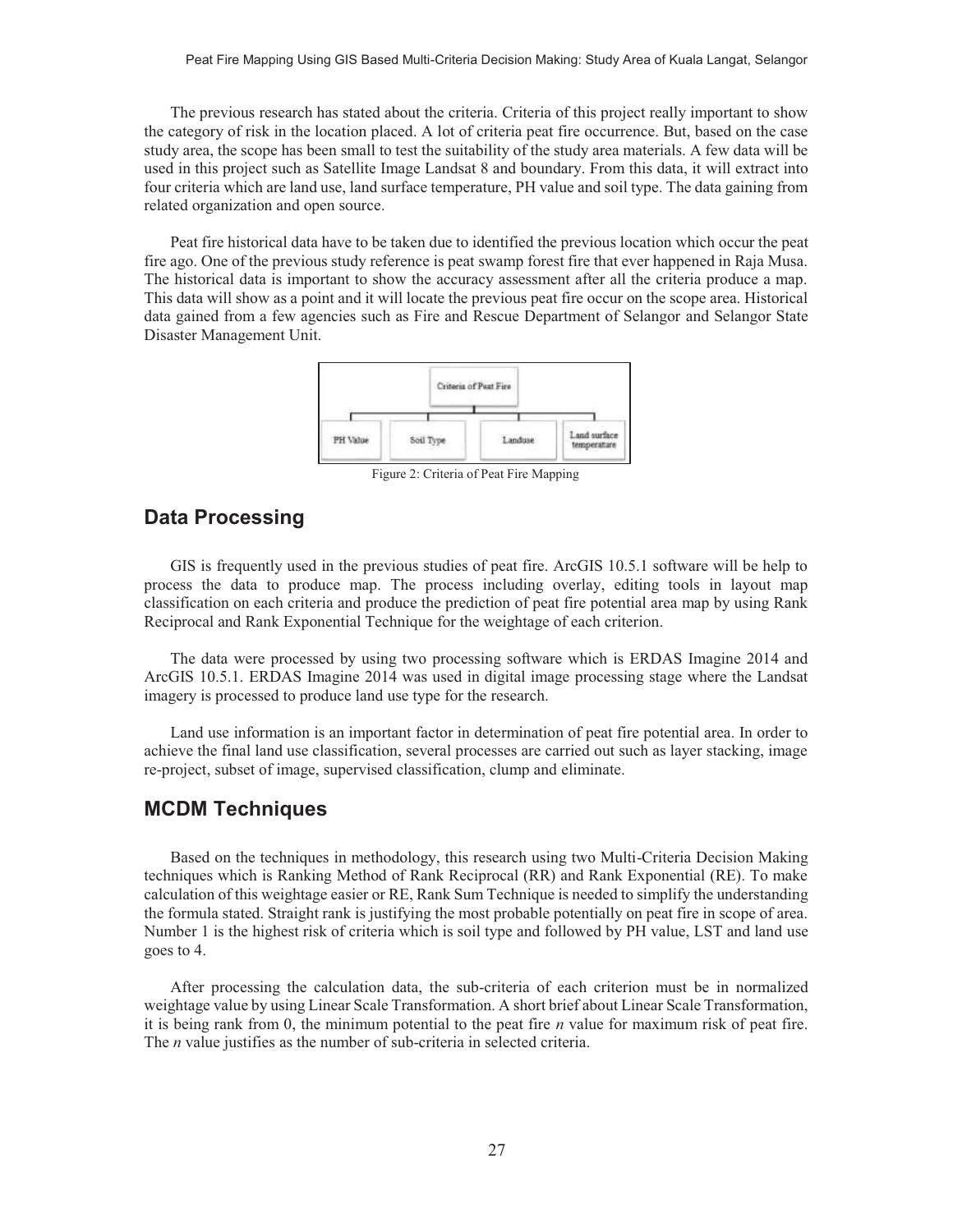| Table 1: Weightage of the criteria using Rank Reciprocal |             |                                                           |                     |  |  |  |
|----------------------------------------------------------|-------------|-----------------------------------------------------------|---------------------|--|--|--|
| Criteria                                                 | Weight (RR) | Sub-Criteria                                              | Weight Sub Criteria |  |  |  |
|                                                          |             | $\theta$                                                  | 0.4                 |  |  |  |
|                                                          |             | $0.1 - 3.7$                                               | 0.3                 |  |  |  |
| PH Value                                                 | 0.24        | $3.8 - 4.5$                                               | 0.2                 |  |  |  |
|                                                          |             | $4.6 - 5.1$                                               | 0.1                 |  |  |  |
|                                                          |             | $5.2 - 7.2$                                               | $\boldsymbol{0}$    |  |  |  |
|                                                          |             | Clay                                                      | 0.3                 |  |  |  |
|                                                          |             | Peat                                                      | 0.4                 |  |  |  |
| Soil Type                                                | 0.48        | Sandy Clay                                                | 0.1                 |  |  |  |
|                                                          |             | Sandy Clay Loam                                           | $\boldsymbol{0}$    |  |  |  |
|                                                          |             | Silty Clay                                                | 0.2                 |  |  |  |
|                                                          |             | Agriculture                                               | 0.3                 |  |  |  |
|                                                          |             | <b>Bare Land</b>                                          | 0.2                 |  |  |  |
| Land use                                                 | 0.12        | Forest                                                    | 0.4                 |  |  |  |
|                                                          |             | Urban Land                                                | 0.1                 |  |  |  |
|                                                          |             | Water Bodies                                              | $\boldsymbol{0}$    |  |  |  |
|                                                          |             | $20 - 24$                                                 | $\overline{0}$      |  |  |  |
|                                                          |             | $25 - 28$                                                 | 0.1                 |  |  |  |
| <b>LST</b>                                               | 0.16        | $39 - 32$                                                 | 0.2                 |  |  |  |
|                                                          |             | $33 - 36$                                                 | 0.3                 |  |  |  |
|                                                          |             | $37 - 40$                                                 | 0.4                 |  |  |  |
|                                                          |             | Table 2: Weightage of the criteria using Rank Exponential |                     |  |  |  |
| Criteria                                                 | Weight (RE) | Sub-Criteria                                              | Weight Sub Criteria |  |  |  |
|                                                          |             | 0.0                                                       | 0.4                 |  |  |  |
|                                                          |             | $0.1 - 3.7$                                               | 0.3                 |  |  |  |
| PH Value                                                 | 0.30        | $3.8 - 4.5$                                               | 0.2                 |  |  |  |
|                                                          |             | $4.6 - 5.1$                                               | 0.1                 |  |  |  |
|                                                          |             | $5.2 - 7.2$                                               | $\mathbf{0}$        |  |  |  |
|                                                          | 0.53        | Clay                                                      | 0.3                 |  |  |  |
| Soil Type                                                |             | Peat                                                      | 0.4                 |  |  |  |
|                                                          |             | Sandy Clay                                                | 0.1                 |  |  |  |
|                                                          |             | Sandy Clay                                                | $\overline{0}$      |  |  |  |
|                                                          |             | Loam                                                      |                     |  |  |  |
|                                                          |             | Silty Clay                                                | 0.2                 |  |  |  |
|                                                          |             |                                                           |                     |  |  |  |
|                                                          |             | Agriculture                                               | 0.3                 |  |  |  |
|                                                          |             | <b>Bare Land</b>                                          | 0.2                 |  |  |  |
| Land use                                                 | 0.03        | Forest                                                    | 0.4                 |  |  |  |
|                                                          |             | Urban Land                                                | 0.1                 |  |  |  |
|                                                          |             | <b>Water Bodies</b>                                       | 0.4                 |  |  |  |
|                                                          |             | $20 - 24$                                                 | $\overline{0}$      |  |  |  |
|                                                          |             | $25 - 28$                                                 | 0.1                 |  |  |  |
| <b>LST</b>                                               | 0.13        | $39 - 32$                                                 | 0.2                 |  |  |  |
|                                                          |             | $33 - 36$<br>$37 - 40$                                    | 0.3<br>0.4          |  |  |  |

## **RESULTS AND ANALYSIS**

The most important criteria of peat fire potential area map are the spatial distribution of peat forest fire occurrence. Based on the information from previous research, it is control by soil type, PH value,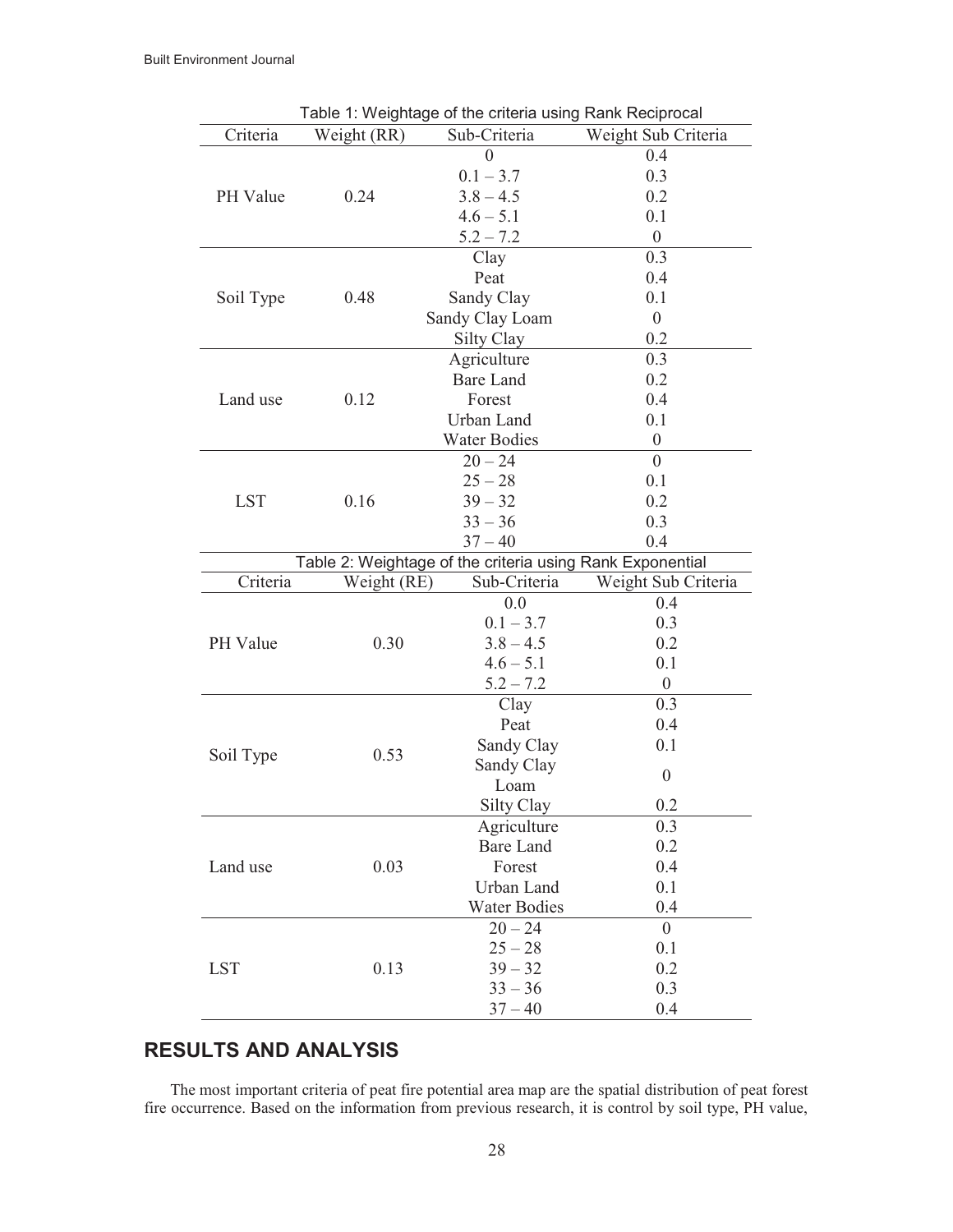land surface temperature and land use. These four criteria represented before calculating the weightage then, merged together using union on MCDM techniques.



Figure 3: Mapping of Peat Fire Using Rank Reciprocal



Figure 4: Mapping of Peat Fire Using Rank Exponential

| Historical | Percentages $(\% )$ |
|------------|---------------------|
|            |                     |
|            | 8.3                 |
|            | 16.7                |
|            | 33.3                |
|            | 25                  |
|            | 16.7                |
|            |                     |

| Table 3: Percentages historical point using Rank Reciprocal |  |  |
|-------------------------------------------------------------|--|--|
|                                                             |  |  |

Table 4: Percentages historical point using Rank Exponential

| Class     | Historical | Percentages $(\% )$ |
|-----------|------------|---------------------|
| None      |            |                     |
| Very Low  |            | 8.3                 |
| Low       |            | 16.7                |
| Medium    |            | 25                  |
| High      |            | 33.3                |
| Very High |            | 16.7                |

 $\overline{a}$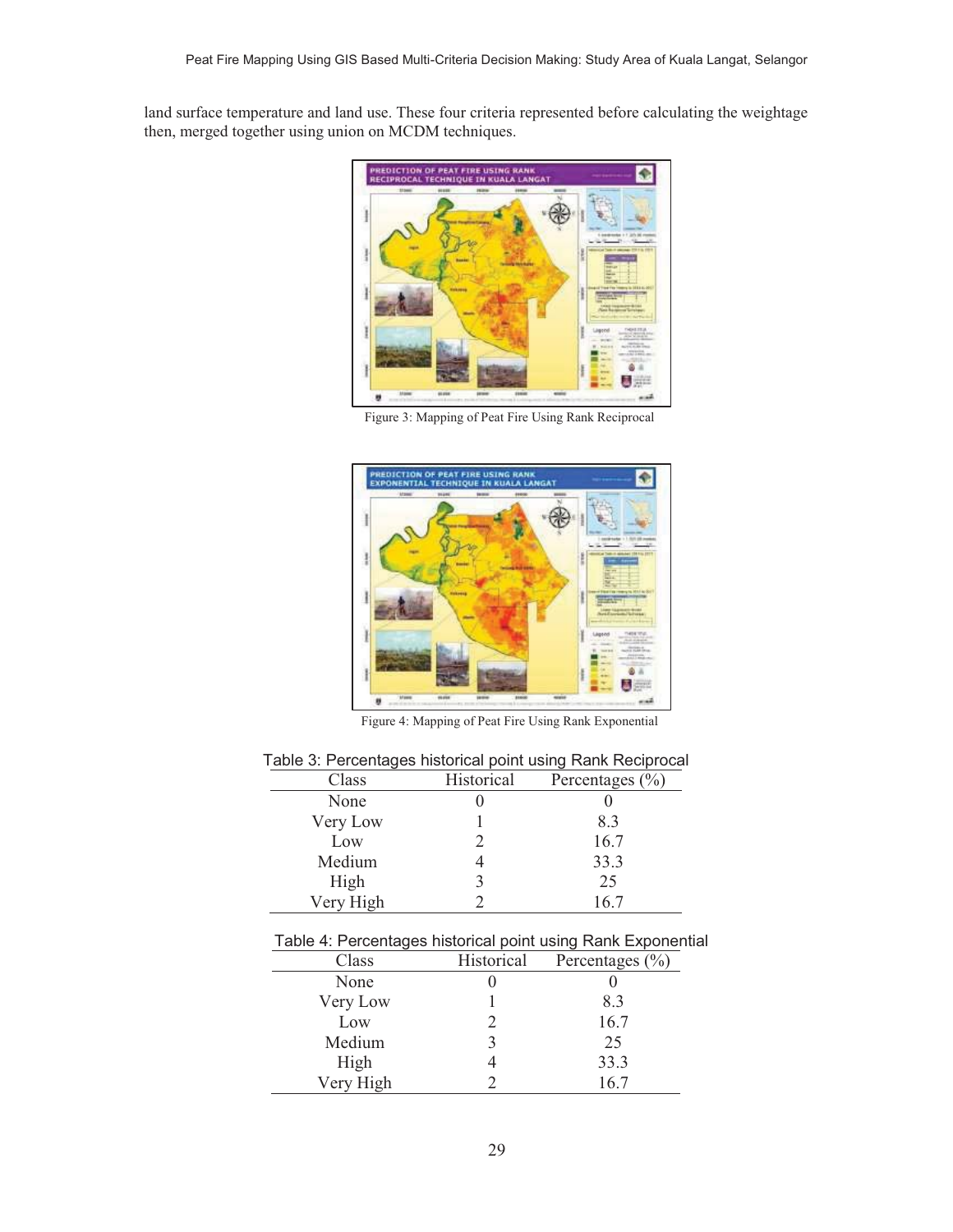Built Environment Journal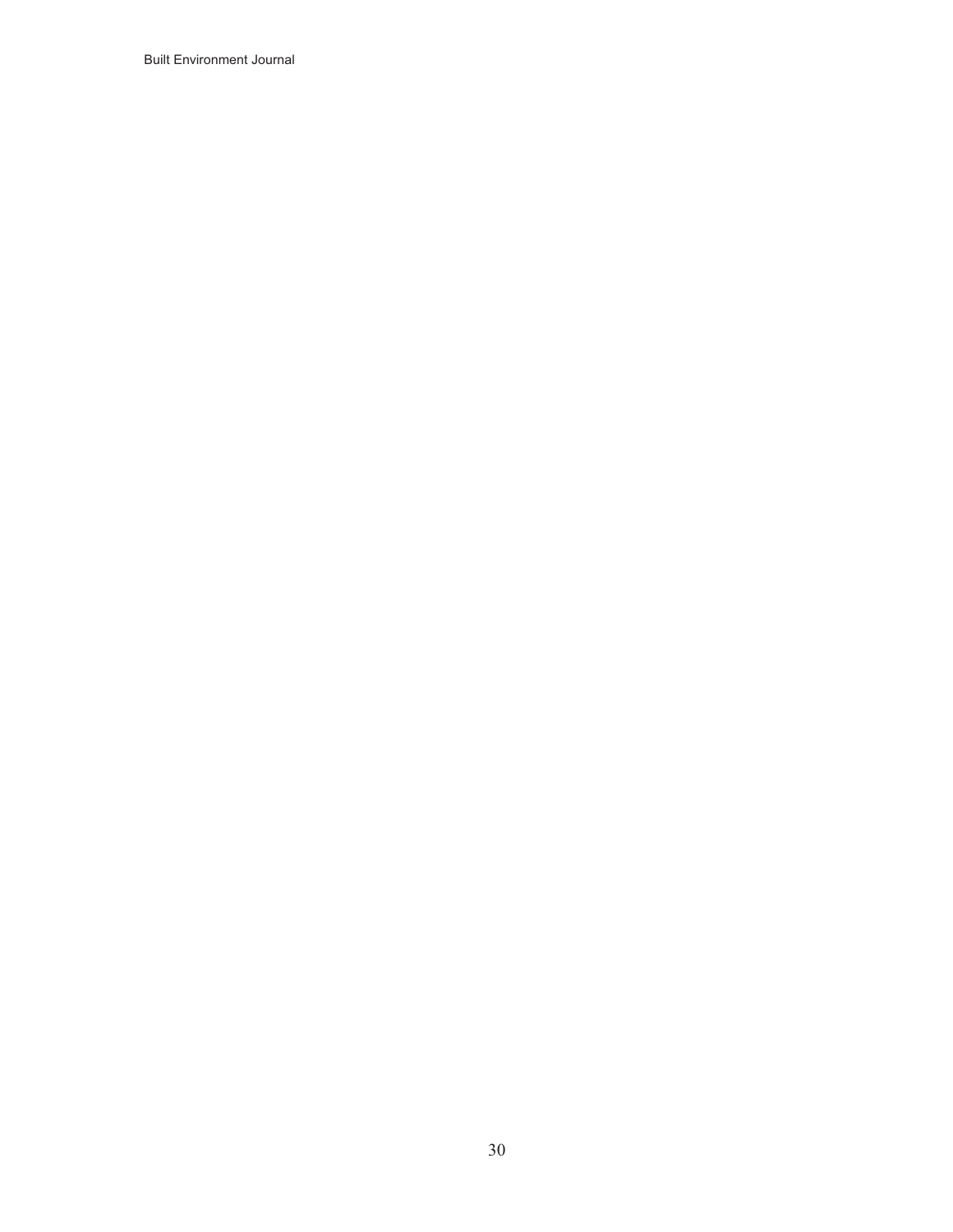## **DISCUSSIONS**

From these two techniques (Rank Reciprocal and Rank Exponential), this research may analyse the comparison between Rank Reciprocal Map and Rank Exponential Map weighted in the most potentiality classes which are High Class and Very High Class.

There are 5 counts on High and Very High Class in Rank Reciprocal Techniques after merged with historical data in map. While the Rank Exponential Technique, the value of High Class and Very High Class after sum all of the points, it consists of 6 counts.

In the Southern area of Kuala Langat, the occurrence of peat fire may harm the area until 2017. Based on the JBPM case file, they struggling to extinguished the fire in Dengkil and nearby to Sepang.

The fire did not extinct in exact time in one places. But, the fire beneath underground was smouldered from place to another place by only showing the smoke on the ground without any clear fire appear. This is very difficult situation for them to find the next location the fire will occur since they did not know the prediction of fire may happen.

| Table 5: Analysis of Historical Points |                        |                   |           |                       |  |
|----------------------------------------|------------------------|-------------------|-----------|-----------------------|--|
|                                        | <b>Historical Data</b> |                   |           |                       |  |
| Point                                  | Reciprocal             |                   |           | Exponential           |  |
|                                        | Class                  | Location          | Class     | Location              |  |
|                                        | Medium                 |                   | Very High |                       |  |
| $\overline{2}$                         | High                   | Telok Panglima    | High      | Telok Panglima Garang |  |
| 3                                      | Very High              | Garang            | Medium    |                       |  |
| 4                                      | High                   |                   | High      |                       |  |
| 5                                      | High                   |                   | Very High |                       |  |
| 6                                      | Medium                 |                   | Medium    |                       |  |
| 7                                      | Very Low               |                   | Very Low  |                       |  |
| 8                                      | Low                    | Tanjung Dua Belas | Low       | Tanjung Dua Belas     |  |
| 9                                      | Low                    |                   | Low       |                       |  |
| 10                                     | Medium                 |                   | High      |                       |  |
| 11                                     | Medium                 |                   | Medium    |                       |  |
| 12                                     | Very High              | Batu              | High      | Batu                  |  |



Figure 5: Percentages of High and Very High Classes of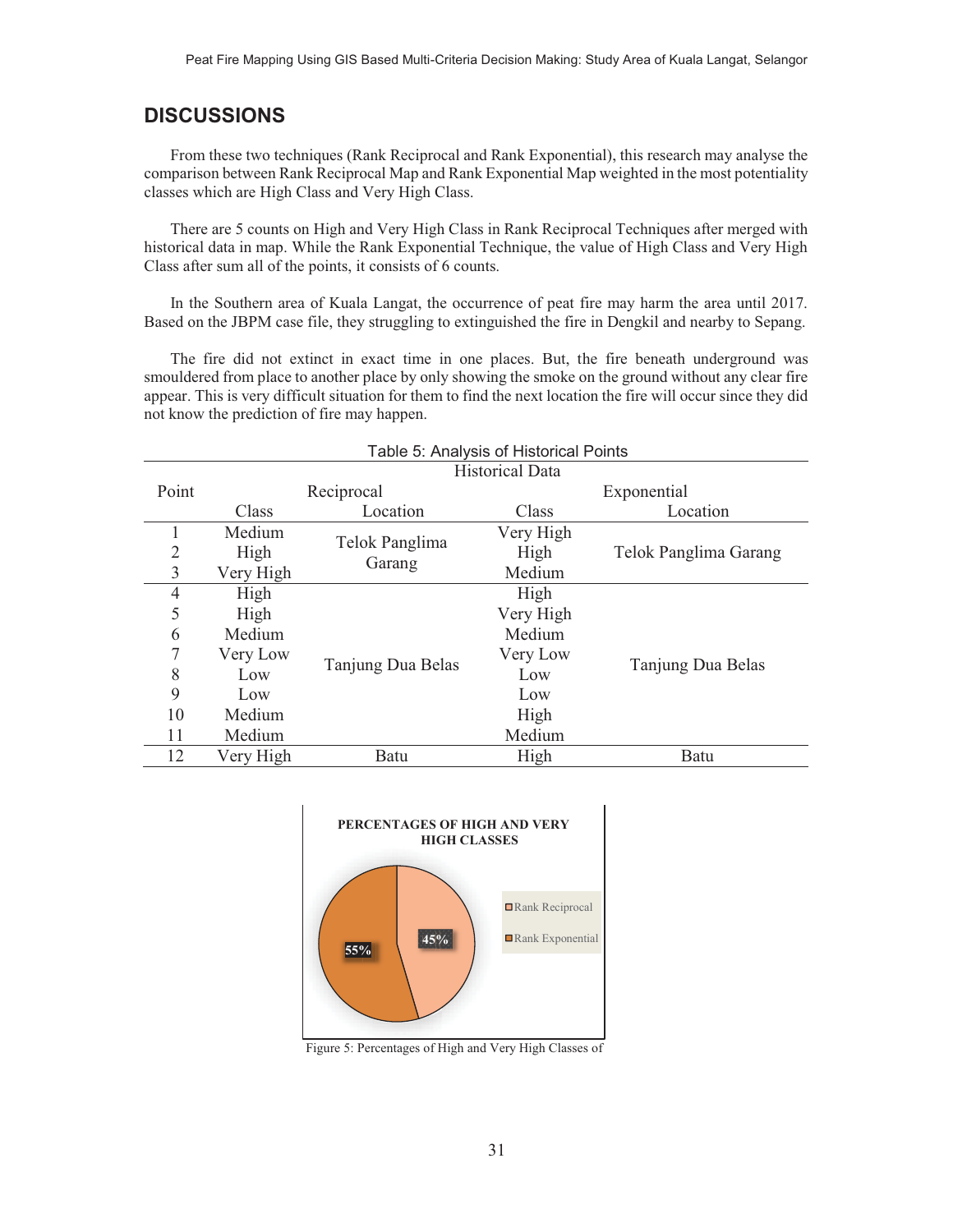## **Historical Data (RR and RE)**

In a nutshell, Rank Exponential Technique is the most precision to use as a reference for the prediction of peat fire in the future since it is shows 55% accurate than Rank Reciprocal Technique which is 45% after analysing the historical data points in map.

## **CONCLUSIONS**

The analysis of peat fire criteria which consists land use, land surface temperature, PH value and soil type are complete to determine. Rank Reciprocal and Rank Exponential model was produced with the series of weighted map derivation to achieve the first objective of this research. The findings of this objectives analyse the sub-criteria of each criterion to be put in MCDM technique (Ranking Method). This is important to discuss because it explains thoroughly about the criterion involved that prone to peat fire occurrences. The first ranking of criteria is soil type since this research is about peat fire, so the identifying the peat soil will be the first one. While it is followed by pH value, land surface temperature and land use respectively. The final analysis is the prediction of peat fire potential area in Kuala Langat that calculated from both predicted area model. The eastern of Kuala Langat more potential area of happening peat fire. This is because that location consists a lot of peat soil and highest PH value. While these two maps, Rank Exponential is more accurate than Rank Reciprocal to shows the potentiality of peat fire after being merged with historical data.

## **ACKNOWLEDGEMENTS**

Thanks to Tn. Alimaddia Bukri from JBPM for his patient guidance to enable this study is carried out. Special thanks to who directly or indirectly involved in this study.

### **BIBLIOGRAPHY**

- Ahmad, M. F., & Samat, A. (2015). Species Composition and Abundance of Peat Swamp Fishes In Selected Areas of Selangor, Malaysia. *Malays. Appl. Biol., 44*(1), 139-145.
- Atwood, E. C., Englhart, S., Lorenz, E., Halle, W., Wiedemann, W., & Siegert, F. (2016, August 3). Detection and Characterization of Low Temperature Peat Fires during the 2015 Fire Catastrophe in Indonesia Using a New High-Sensitivity Fire
- B., & Oelofse, R. (1989). A peat fire in the Okavango Delta, Botswana, and its importance as an ecosystem process. *Afr. J. Ecol., 27*, 7-21.
- Cervarich, M., Shu, S., Jain, A. K., Arneth, A., Canadell, J., Friedlingstein, P., . . . Zeng, N. (2016). The terrestrial carbon budget of South and Southeast Asia. *Environmental Research Letter* (pp. 1-12). Urbana: IOP Publishing.
- Ellery, W. N., Ellery, K., McCarthy, T. S., Caincross,
- Fanin, T., & Van der Werf, G. R. (2016). Precipitationfire linkages in Indonesia (1997-2015). *Biogeosciences Discuss* (pp. 1 - 21). Amsterdam: Vrije Universiteit Amsterdam.
- Fillkov, A. I., Sinyutkina, A., & Kharanzhevbkaya, Y. A. (2015). Geoinformation systems for prediction of peat fires and its validation. *15th International Multidisciplinary Scientific GeoConferences SGEM2015* (pp. 863-870). Tomsk: Siberian Research Institute of Agriculture and Peat, 3 Gagarin Str.
- Giuseppe, F. D., R'emy, S., Pappenberger, F., & Wetterhall, F. (2016). Improving GFAS and CAMS biomass burning estimations by means of the Global ECMWF Fire Forecast system (GEFF). In *Technical Memorandum.* ECMWF Publications.
- Hazard Zonation," Procedia: Social and Behavioral Sciences 35, 595-602 (2012). *Malaysian Journal of Society and Space, 6*(2), 37 - 50.
- Marle, M. J., Kloster, S., Magi, B. I., Marlon, J. R., Daniau, A., Field, R. D., Van der Werf, G. R. (2017). Historic global biomass burning emissions based on merging satellite observations with proxies and fire models (1750-2015). *Geoscientific Model Development, 1*(6), 1-56.